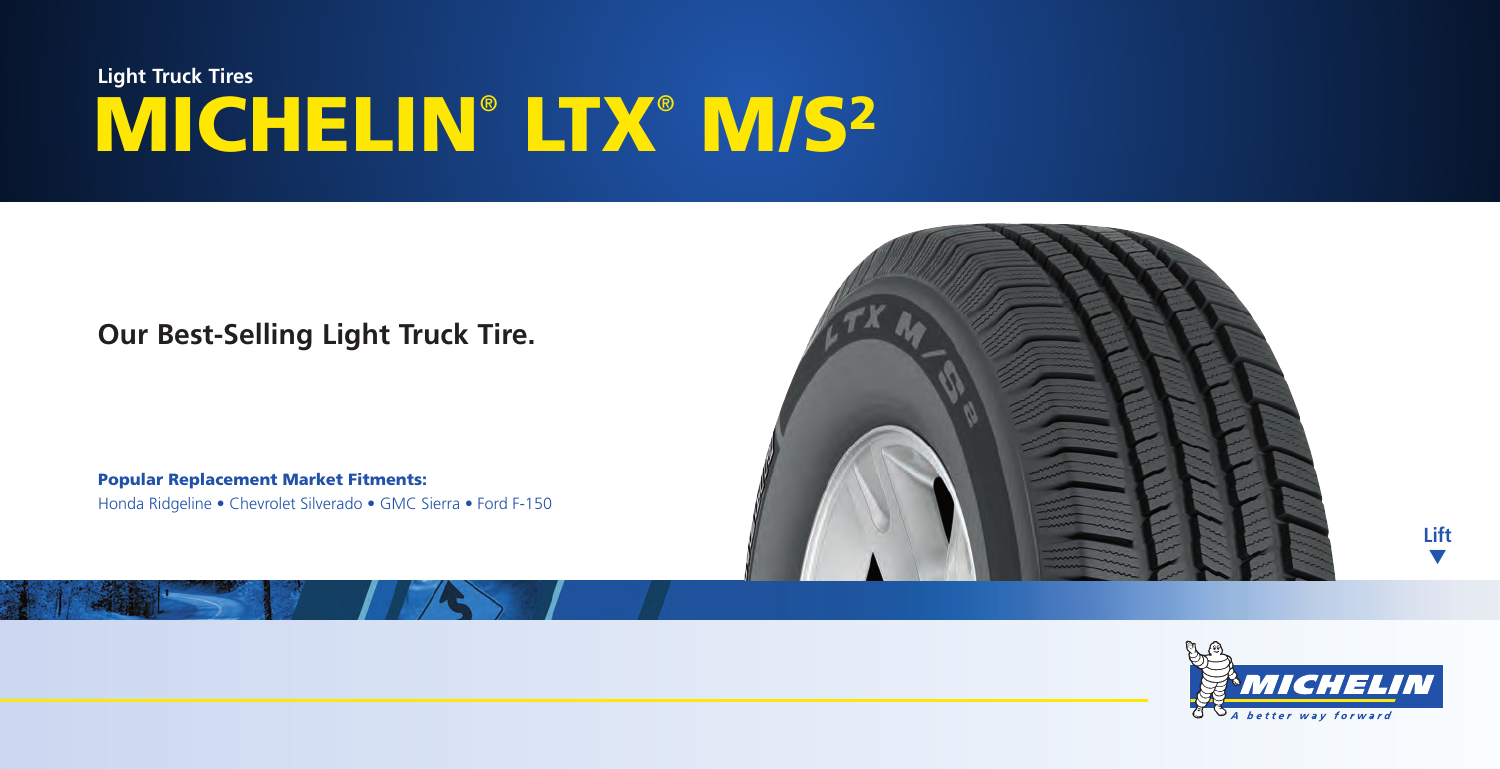## **MICHELIN**®  **LTX**®  **M/S2 Light Truck Tires**

## **Offers an Exceptional Combination of Performances for Light Trucks and SUVs.**



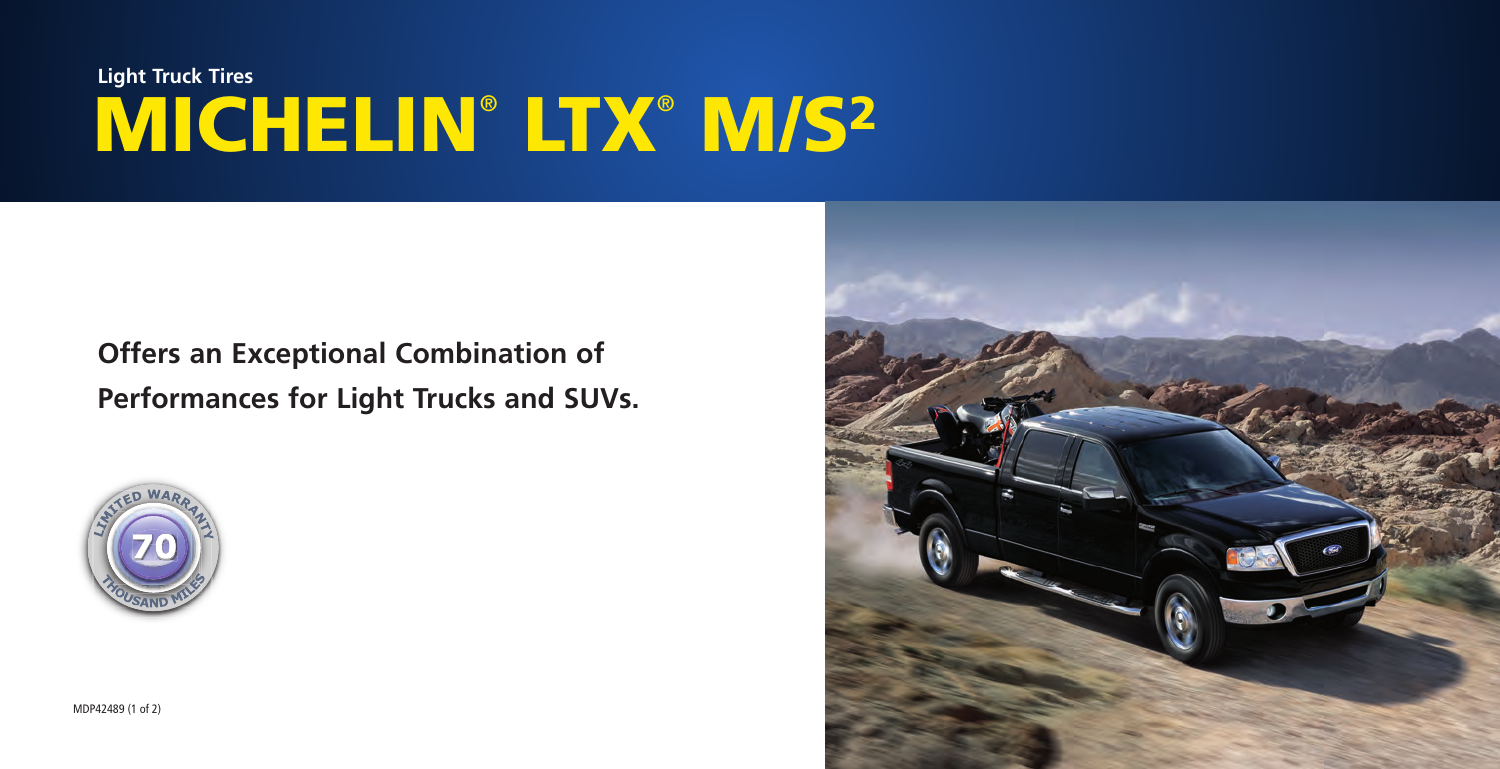#### **MICHELIN**®  **LTX**®  **M/S2**



### **Stops up to 7 Feet Shorter than Leading Competitors.**<sup>1</sup>

New silica tread compounds and better lateral water evacuation to help you stop 7 feet sooner than the leading competitor's tire.

## **Better Snow Traction than the Legendary MICHELIN**®  **LTX**®

**M/S Tire.** Greater density of full-depth 3-D Active Sipes allow 8% more biting edges than the MICHELIN® LTX® M/S tire.

## **Lasts up to 20,000 More Miles than Leading Competitors.**<sup>2</sup>

The new 3-D Active Sipes and optimized contact patch of MaxTouch Construction™ combine to deliver 20,000 more miles.